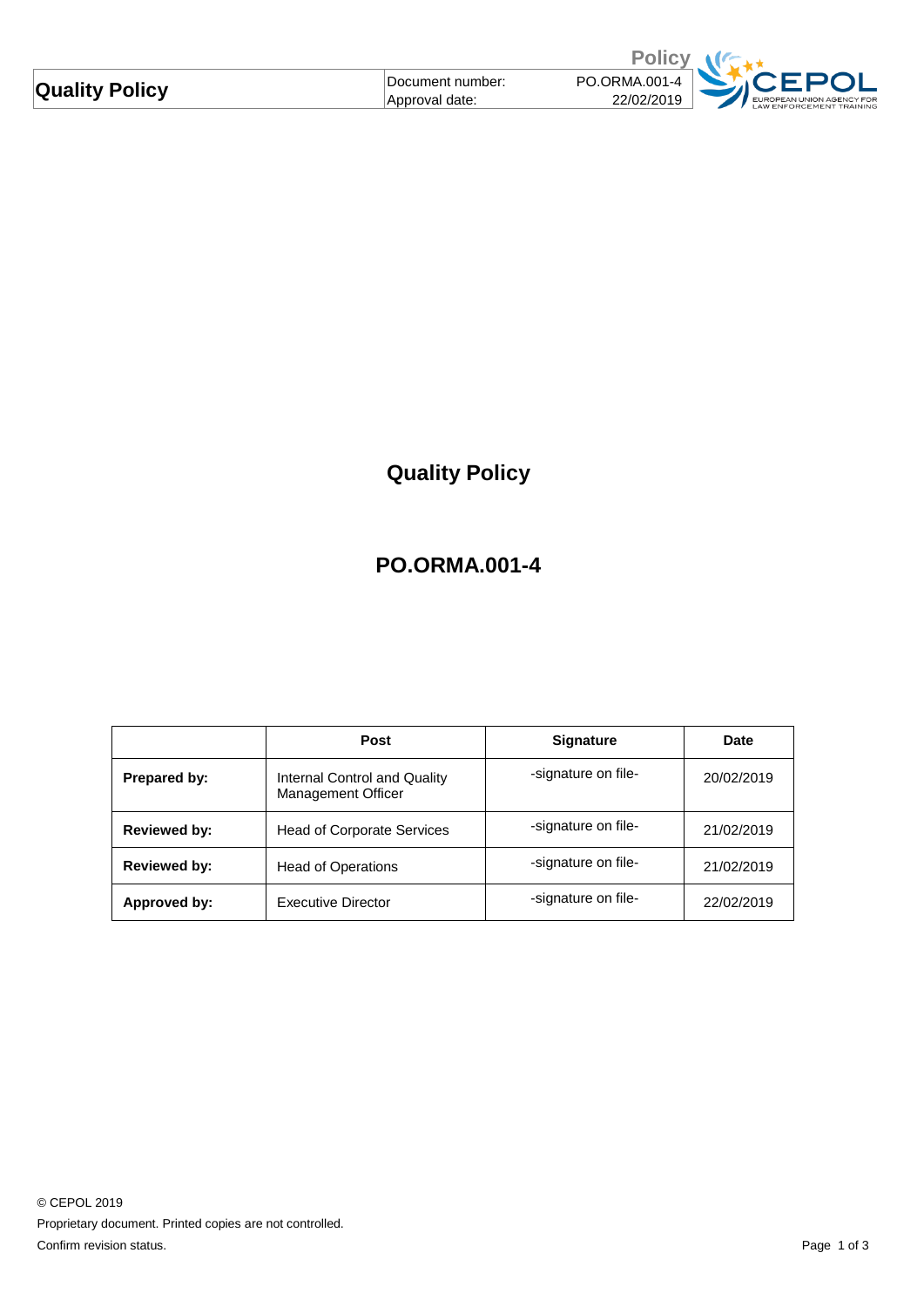| <b>Quality Policy</b> | ⊺Document number: | PO.ORMA.001-4 |                                       |
|-----------------------|-------------------|---------------|---------------------------------------|
|                       | Approval date:    | 22/02/2019    | EUROPEAN UNION AGI<br>LAW ENFORCEMENT |

### **DOCUMENT CONTROL SHEET**

| <b>Process area</b> | Management processes      |
|---------------------|---------------------------|
| <b>Main process</b> | Organisational Management |
| Main process owner  | Executive Director        |

#### **TABLE OF CONTENT**

| <b>Reference</b> | Title                                                                                                                            | Pages (from-to) |
|------------------|----------------------------------------------------------------------------------------------------------------------------------|-----------------|
| Cover            | Cover Page                                                                                                                       |                 |
| <b>DCS</b>       | Document Control Sheet                                                                                                           |                 |
| Content          | 1. Introduction<br>2. Scope<br>3. CEPOL's vision<br>4. CEPOL's mission<br>5. CEPOL's core values<br>6. CEPOL's Quality Statement | J               |

**Abbreviations**

ISO International Organisation for Standardisation

# **Definitions**

Quality The degree to which a set of inherent characteristics fulfills a set of requirements (ISO 9000:2015 *Quality Management Systems — Fundamentals and Vocabulary*)

#### **LOG OF ISSUES**

|     | Issue Issue date | <b>Change description</b>                                                                                  |
|-----|------------------|------------------------------------------------------------------------------------------------------------|
| 001 | 22/04/2016       | First issue                                                                                                |
| 002 | 30/05/2016       | Migration of PO.PLAN.002-1 into PO.ORMA.001-1                                                              |
|     |                  | Detailing of the policy's process area, process, and process ownership                                     |
| 003 | 25/08/2016       | Update on the mission, vision, values                                                                      |
| 004 | 08/12/2017       | Update on the mission, vision, values - in line with Single Programming Document 2018-2020<br>(36/2017/MB) |
| 005 | 22/02/2019       | Update the policy with references to the New Internal Control Framework                                    |